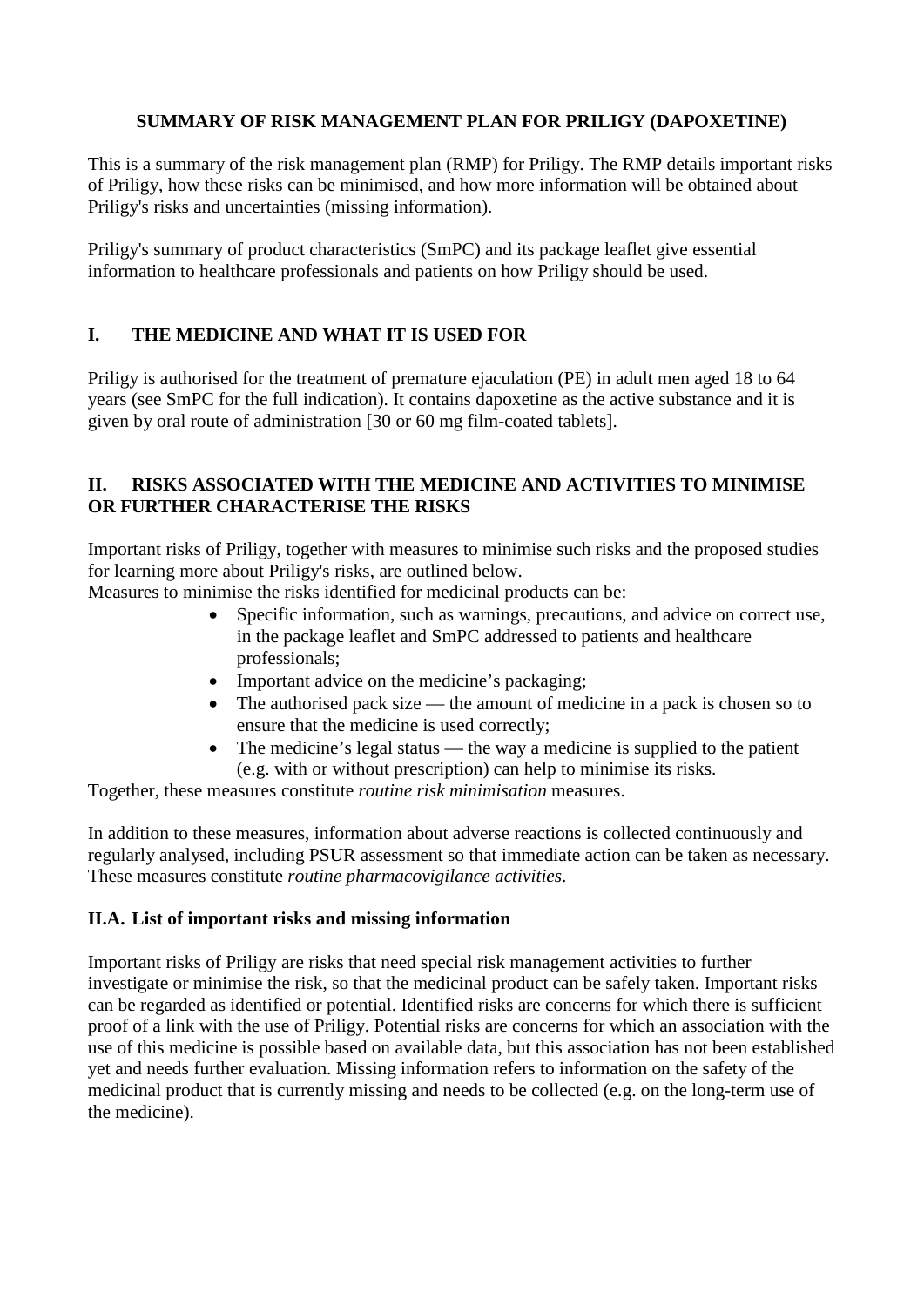| List of important risks and missing information |         |
|-------------------------------------------------|---------|
| Important identified risks                      | Syncope |
|                                                 |         |
| Important potential risks                       | None    |
| Missing information                             | None    |

# **II.B. Summary of important risks**

| <b>Important identified risk: Syncope</b>        |                                                                                                                                                                                                                                                                                                                                                                                                                                                                                                                                                                                                                                                                                              |  |
|--------------------------------------------------|----------------------------------------------------------------------------------------------------------------------------------------------------------------------------------------------------------------------------------------------------------------------------------------------------------------------------------------------------------------------------------------------------------------------------------------------------------------------------------------------------------------------------------------------------------------------------------------------------------------------------------------------------------------------------------------------|--|
| Evidence for linking the risk to<br>the medicine | In a population-based study (the sample consisted almost entirely of<br>middle-aged and older white men and women),<br>the incidence of syncope was similar between men and women, but<br>was not constant across age groups, increasing more rapidly starting<br>at the age of 70 years. Vasovagal syncope cases represented 24% of<br>the total events, resulting in an incidence of 1.31 per 1,000 person-<br>years (although the difference between sexes was not described).                                                                                                                                                                                                            |  |
| Risk factors and risk groups                     | There are several factors associated with syncope following dosing<br>with dapoxetine such as location of the subject at the time of the<br>event, first versus subsequent exposure to the drug, temporal<br>relationship to dosing, and dose level (30 mg versus 60 mg),<br>observed during clinical studies.                                                                                                                                                                                                                                                                                                                                                                               |  |
|                                                  | Onsite versus offsite dosing<br>During clinical development, the majority of cases occurred in a<br>controlled setting at the site (onsite) versus in the home<br>environment (offsite) despite that the majority of dapoxetine doses<br>were taken offsite (e.g., at home). Various procedures, such as vital<br>sign measurements, orthostatic manoeuvres, ECG/Holter<br>recordings, and venipunctures may have contributed to the higher<br>onsite incidence of syncope, as these and similar factors are known<br>to contribute to or trigger vasovagal syncope.                                                                                                                         |  |
|                                                  | Factors contributing to offsite syncope occurrence<br>There are several well-recognized risk factors that contribute to the<br>syncopal events that occurred offsite including attaining or<br>remaining in a standing position, pain, fear, emotional stress, or the<br>anticipation of pain or trauma, instrumentation, defaecation,<br>micturition, or cough, and circumstances that can result in a decrease<br>of cardiac performance (i.e., dehydration, potentially due to physical<br>activity in a warm environment, or alcohol or recreational drugs and<br>other medications that may reduce orthostatic intolerance when<br>manoeuvering from a sitting to a standing position). |  |
|                                                  | First versus subsequent dose<br>Considering the data collected in clinical trials, the number of<br>subjects reporting a syncopal event with the first dose of dapoxetine<br>is higher than number of subjects reporting a syncopal event with a<br>subsequent dose of the drug.<br>These data remain valid when dapoxetine is administered onsite;<br>however, in the offsite administration (e.g., at home), the percentage<br>of subjects with a case of syncope associated with the first dose of<br>dapoxetine is similar to the incidence observed for subsequent doses.                                                                                                               |  |
|                                                  | Apparent temporal relationship to pharmacokinetics<br>The temporal relationship between syncope and dosing indicates that<br>the majority of the cases identified during clinical development trials,<br>occurred during the first 3 hours after dosing with dapoxetine, when<br>the blood concentration of the drug would be expected to be the<br>highest.                                                                                                                                                                                                                                                                                                                                 |  |
|                                                  | Reported presyncopal symptoms                                                                                                                                                                                                                                                                                                                                                                                                                                                                                                                                                                                                                                                                |  |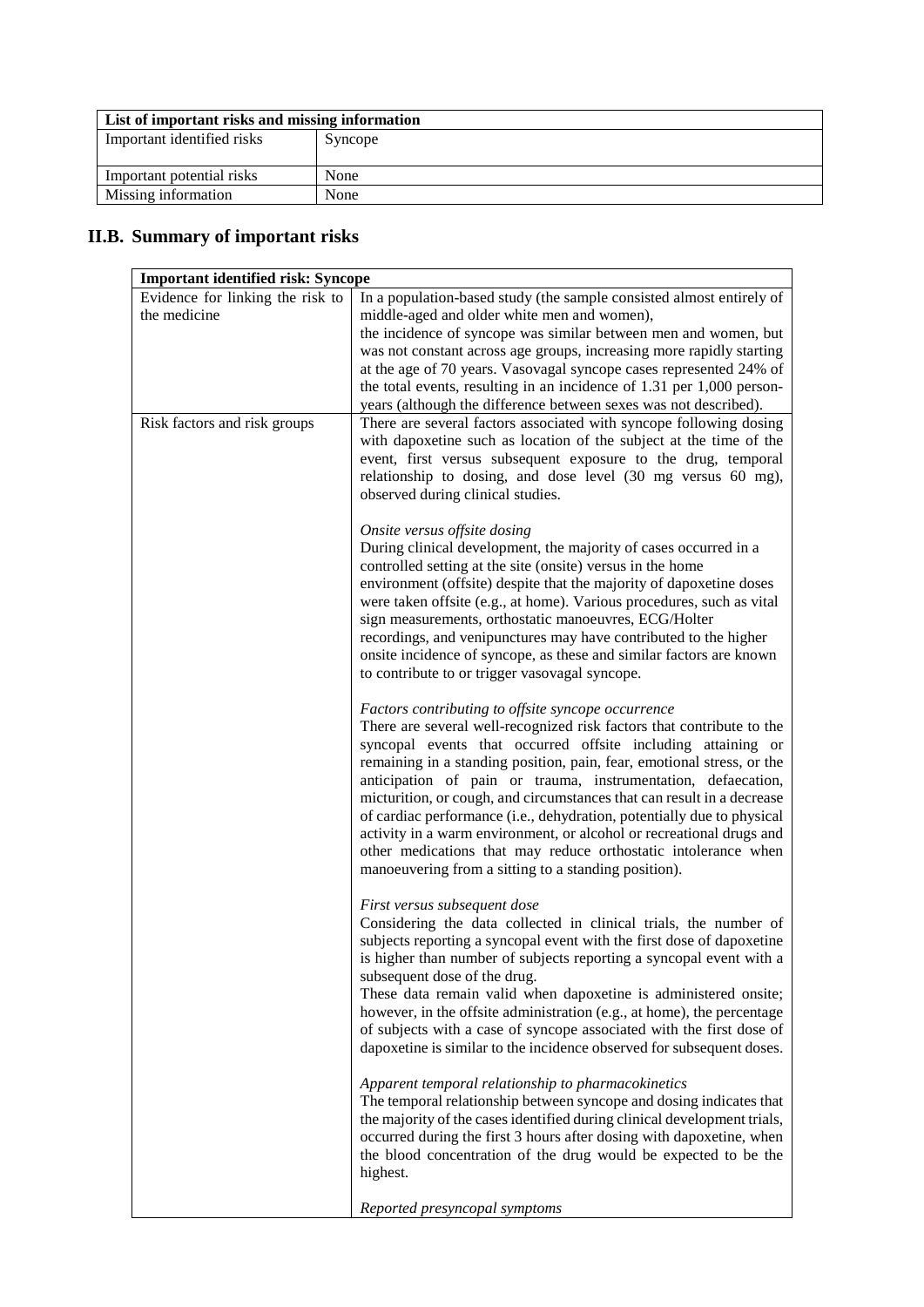|                            | Considering the data collected in clinical trials, although not all<br>subjects experiencing a syncopal event presented presyncopal<br>symptoms, the most reported prodromal symptoms were nausea and                                                                                                                                                                               |
|----------------------------|-------------------------------------------------------------------------------------------------------------------------------------------------------------------------------------------------------------------------------------------------------------------------------------------------------------------------------------------------------------------------------------|
|                            | dizziness.                                                                                                                                                                                                                                                                                                                                                                          |
|                            | Dose level<br>The incidence of syncope observed during clinical trial<br>development was higher with the 60-mg dose level than the<br>incidence observed with the 30-mg dose level. Based on this, a<br>relationship between the incidence of syncope and dapoxetine<br>dosing is suggested.                                                                                        |
|                            | Other known risk factors for syncope<br>Other known risk factors that may contribute to the occurrence of<br>syncope independent of dapoxetine usage include:<br>Certain heart conditions, (i.e., blood flow obstructions and<br>arrhythmias);                                                                                                                                      |
|                            | Heart failure (NYHA class II-IV)<br>Conduction abnormalities (second- or third-degree AV<br>block or sick sinus syndrome) not treated with a permanent<br>pacemaker<br>Significant ischaemic heart disease                                                                                                                                                                          |
|                            | Significant valvular disease<br>Illnesses that affect the autonomic nervous system, such as<br>Parkinson's disease;                                                                                                                                                                                                                                                                 |
|                            | Anxiety or panic disorders;<br>Diabetes;<br>Alcohol use;                                                                                                                                                                                                                                                                                                                            |
|                            | Dehydration;<br>Certain<br>prescription<br>medications,<br>(i.e.,<br>some<br>antihypertensive medicines that lower BP);<br>Low blood sugar;<br>Lean body mass; and                                                                                                                                                                                                                  |
|                            | Previous history of vasovagal syncope.                                                                                                                                                                                                                                                                                                                                              |
| Risk minimisation measures | Routine risk minimisation measures:<br>SmPC section 4.3 Contraindications<br>SmPC section 4.4 Special warnings and precautions for use<br>$\blacksquare$<br>SmPC section 4.5 Interaction with other medicinal products<br>$\blacksquare$<br>and other forms of interaction<br>SmPC section 4.7 Effects on ability to drive and use machines<br>SmPC section 4.8 Undesirable effects |
|                            | PL section 2 What you need to know before you take<br>$\blacksquare$<br>dapoxetine<br>Do not take dapoxetine<br>Warnings and precautions<br>Dapoxetine with food, drink and alcohol<br>Driving and using machines<br>PL section 4 Possible side effects                                                                                                                             |
|                            | Legal status: prescription only medicine                                                                                                                                                                                                                                                                                                                                            |
|                            | Additional risk minimisation measures:<br>No risk minimisation measures                                                                                                                                                                                                                                                                                                             |